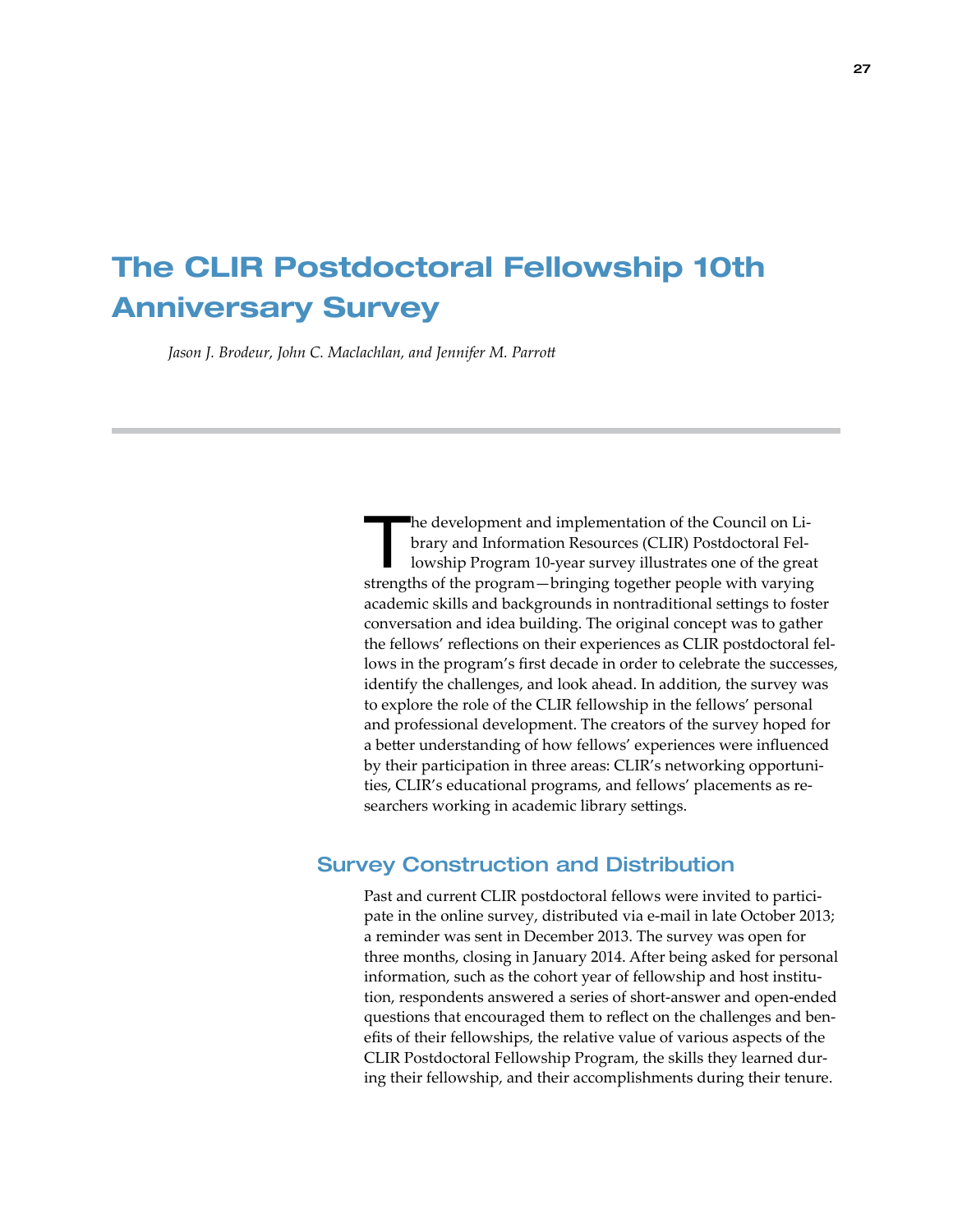## Survey Results

The survey was completed by 51 of the 89 past and then current fellows, for a response rate of 57 percent. The results of the survey reflected four major themes: the value of the CLIR postdoctoral fellowship to subsequent positions, the overall value of the CLIR postdoctoral fellowship, the challenges faced by CLIR fellows, and the value of various components of the fellowship.

**Value of the CLIR Postdoctoral Fellowship to Subsequent Positions.** Of respondents who have completed their fellowships and moved on to other positions, 83 percent stated that they found their CLIR fellowship either completely or mostly relevant to their subsequent positions. One fellow explained:

The CLIR fellowship has been critical to my professional development. Although [it] was initially designed to match those with PhDs to library positions, I've found that it also did a great job of preparing me to be a faculty member. One important way that it does this is by raising my awareness of libraries, their needs, and their roles on campus. . . . The fellowship also positioned me to understand how the ecosystem of scholarly communications functions, including scholars, libraries, administrators, museums, and funding agencies; junior faculty rarely get glimpses into this in the way I did as a postdoctoral fellow.

Conversely, 17 percent of respondents classified their fellowships as somewhat or minimally relevant to subsequent positions. A member of an early CLIR cohort responded: "I hope it's changed since I did it. I feel it did little for my career overall."

**Overall Value of the CLIR Fellowship.** More generally, 90 percent of respondents ranked the value of their fellowship as "high" or "very high," while 10 percent rated the value as neutral; no respondents rated it as "low" or "very low." Fellows interpreted "value" differently; one respondent found value in the freedom and confidence gained through the work:

Through my specific job . . . and my broader engagement with CLIR, I feel I am in touch with a broader spectrum of people. Being able to talk to archaeologists, chemists, philosophers, librarians, computer scientists—to name but a few—allows me to think about my research in new ways and to explore avenues of investigation I could never have dreamed up in isolation. There is a culture of "yes" in CLIR and in the team I'm working with . . . which breeds confidence: I am encouraged to try things, to attend a variety of meetings and symposia, and I am given easy access to the resources I need—this gives me the sense that I can achieve my goals.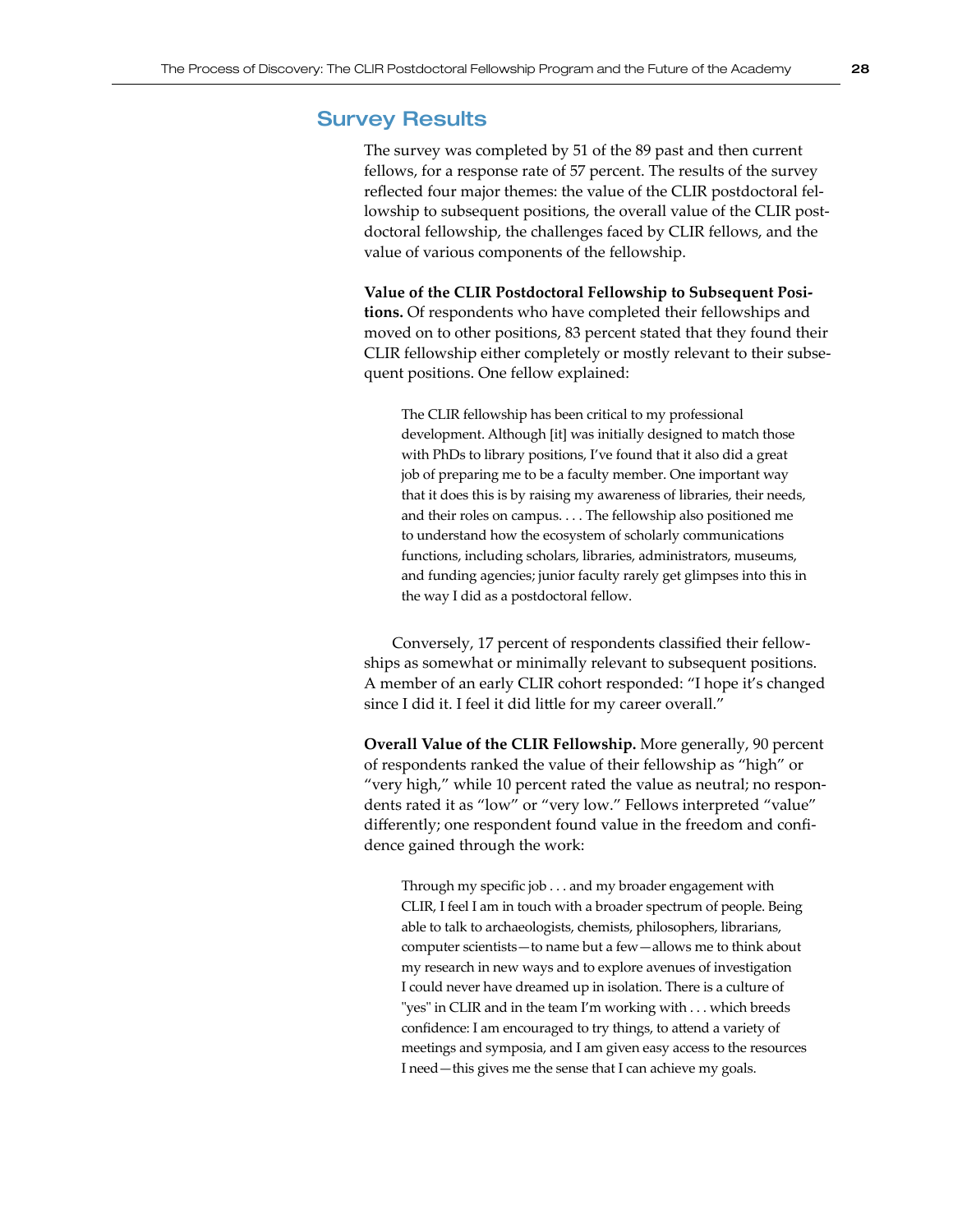Similarly, another fellow specified both the acquisition of new knowledge and the opportunity to enhance the interpersonal skills that are vital to success in almost any career:

The CLIR fellowship has given me the opportunity to gain new knowledge about data curation theory and data curation in conjunction with the library and the campus settings, especially what it takes to help develop a new service. It has also helped me to meet talented people in the library and data world and build new relationships. The past CLIR fellows have been very helpful in giving me feedback on their own career experiences as they have readily answered my e-mails. I have learned many things about the library . . . and the various roles of librarians. At a personal level I've learned a lot about working with and observing people and the skills that are required to thrive and do well in this environment.

**Challenges Faced by CLIR Fellows.** Although most respondents valued their fellowships and found them relevant to subsequent positions, they also faced a number of challenges (figure 1). The most common were balancing and understanding time expectations (57 percent) and adjusting to a new work environment and culture (49 percent). Regarding the challenge of allocating time, one fellow explained:

Getting used to balancing my time has been difficult. I've been given a lot of freedom to design how I want to work, which on the whole is wonderful, but does leave me anxious as to whether I'm doing the right thing.



*Fig. 1: Histogram of fellow agreement for various potential challenges for the CLIR postdoctoral fellows. Results reflect responses to the prompt: "As a CLIR fellow, I found the following aspects challenging."*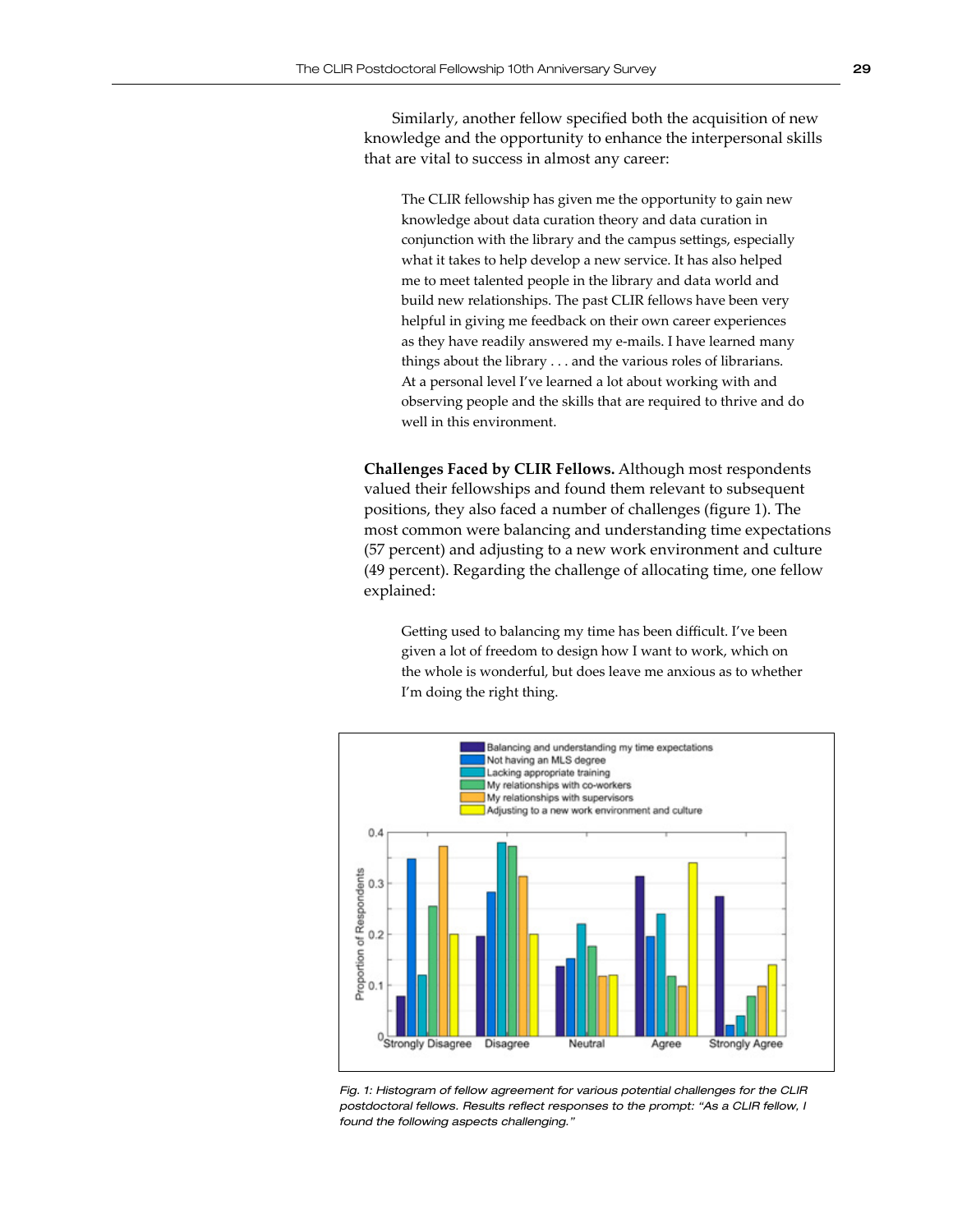Another fellow identified similar uncertainties, specifically in relation to assigned projects and time management: "Fellowship projects were not determined from the start but TBD [to be determined] as the fellowship progressed, making it difficult to know what was expected and how to arrange my time."

Regarding the culture shift inherent in the fellowship, one respondent noted:

The culture and operations of the library were very different from those I had experienced during my academic research tenure. It took me a long time to understand the internal and external operations of the library.

Yet another fellow "remember[s] being flummoxed by the idea [of] show[ing] up for regular hours and attend[ing] meetings. Though . . . , in retrospect, those weren't all that challenging to overcome."

Approximately 30 percent of respondents found a lack of training to be a challenge:

With regards to training, while I [didn't] feel at a disadvantage, I did feel I wanted to know more in order to be able to communicate effectively in the many different settings I find myself. Therefore, I've taken it upon myself in my spare time to learn some things about coding and computer science.

Additionally, 22 percent of those who responded found their relationships with supervisors to present a challenge. On the other hand, the survey revealed that not having a master's degree in library science (16 percent) and managing relationships with co-workers (19 percent) were less common challenges among fellows.

In the process of facing these challenges, CLIR postdoctoral fellows acquired a variety of new skills and experiences and attained greater knowledge of library-related issues. Respondents noted the many opportunities for collaboration in their fellowships, particularly with librarians and other staff members. One fellow reported an improved "ability to work with others—after a disciplinary PhD that was independent work—and to negotiate challenging workplace politics and personalities." Another respondent similarly found the shift in perspective, from individual researcher to team member, to be one of the most important take-aways from CLIR: "I think I have become a better researcher, one willing to collaborate with people outside of my discipline."

**Value and Benefits of the Fellowship Components.** Overall, the majority of respondents perceived all aspects of the CLIR Postdoctoral Fellowship Program to be of "high" or "very high" value (figure 2). Most notably, over 70 percent of all responses assigned a "very high" value to the CLIR Postdoctoral Fellowship Program as a whole,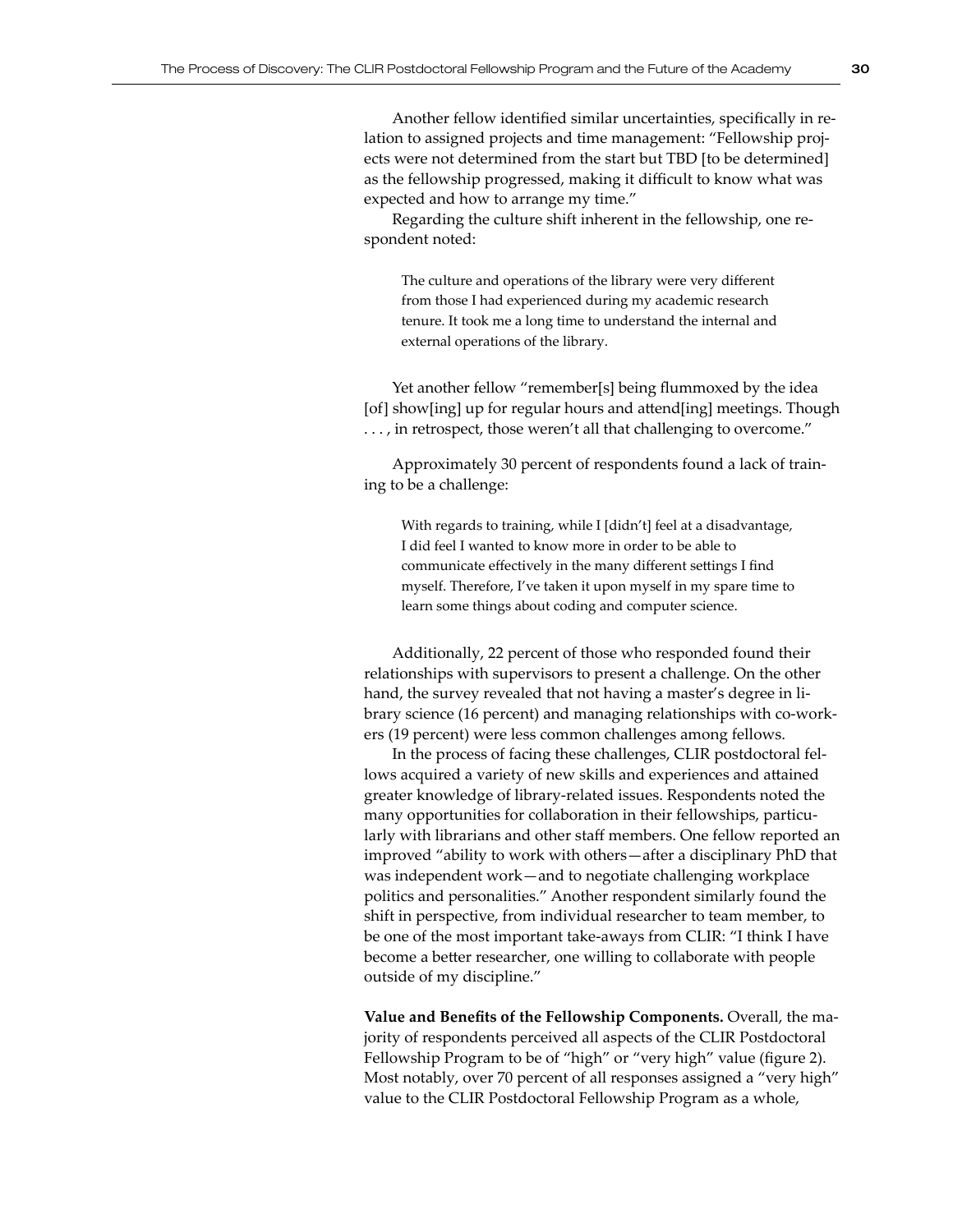

Fig. 2: Histogram of fellows' perceived value of various components of the CLIR *Postdoctoral Fellowship Program. Results reflect responses to the prompt: "Evaluate the following aspects of the CLIR fellowship."*

while over 90 percent perceived the value to be above "neutral." Elements such as the CLIR cohort network, educational program, and affiliation were also rated exceptionally high.

The perceived high value of the CLIR Postdoctoral Fellowship Program is supported by the many benefits that past and current fellows reported. Indeed, collaboration was one of the most commonly mentioned benefits of the fellowship, with one respondent noting:

Overall, the experience renewed for me the feeling that collaborative work is important and rewarding, and I was grateful for the chance to be a small part of a crucial conversation about the future of academic libraries.

Another respondent discussed the wide range of situations in which fellows could make use of the collaborative spirit fostered within the fellowship:

The connections that I have made both during and since my CLIR postdoctoral fellowship have deeply affected my work and research in the most positive way. Not only have I been almost continuously engaged in rich, rigorous, and enriching collaborative research projects, consulting teams, and other projects . . . , but I have been able to bring what I have learned from working within and around research libraries to my students in the classroom.

Likewise, respondents indicated that they valued the networking opportunities that accompanied their fellowships. These opportunities arise within CLIR cohorts ("my cohort network was valuable during the term of my fellowship, but it is the larger network of fellows and CLIR associates that is valuable to me now"); within the larger CLIR network ("being part of the CLIR network has resulted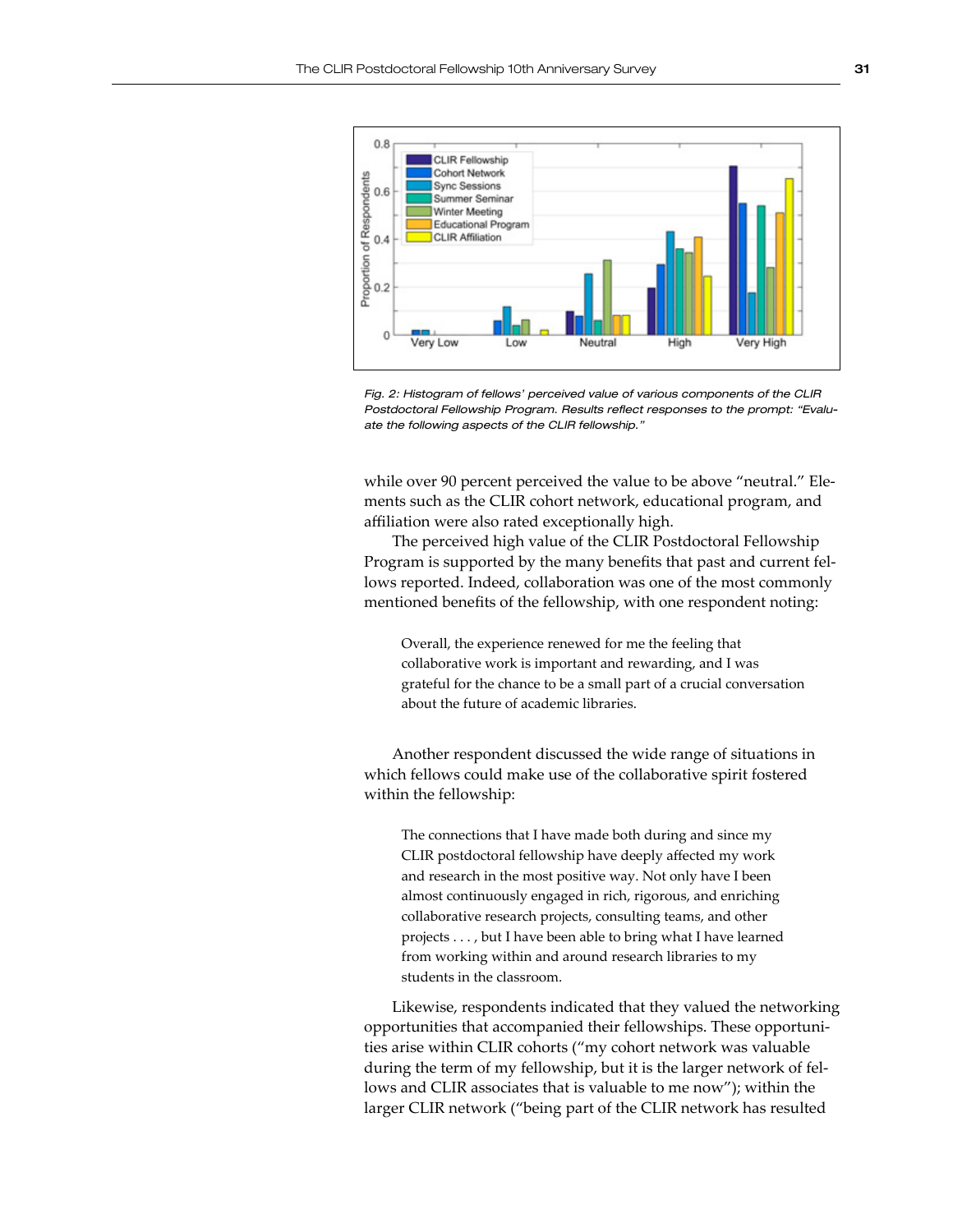in numerous, rewarding, collaborative consulting endeavors with CLIR staff and former fellows"); and beyond the confines of CLIR with the many librarians, technologists, researchers, and faculty members that fellows encounter through their work ("I believe I have become better at networking and forming working relationships with others in my field on account of the [number] of conferences and meetings I attend"). These responses make it clear that CLIR postdoctoral fellowships offer opportunities for personal and professional development to fellows who make the switch from academic to library career paths, as well as to those who ultimately return to academic positions.

In addition to collaboration and networking, many fellows commented on the wide range of tangible hardware- and softwarerelated skills that they developed as part of their fellowships. These digital skills took many forms; for example, several respondents mentioned their engagement with metadata, in the form of advising projects and training graduate students in standards and input. Several respondents appreciated learning the skills necessary to manage and curate data, while others mentioned learning the skills for digital project management and an awareness of the wider infrastructural concerns for digital scholarship. One respondent discussed the importance of experiences with data curation:

In my doctorate experience, I found myself in a position where I encountered incredible resistance to best practices in largescale data management. My experiences with CLIR, and my interaction with the CLIR fellows, have reaffirmed my beliefs on data management and have inspired me to continue to pursue data management and curation efforts in my research and current library position.

Other fellows specified the importance of learning technologies such as TEI and XML encoding basics, SQL databases, LibGuides, Python, and digitization of audio and text. One enthusiastic respondent proudly exclaimed, "I've also had to learn to use a Mac!!!" In short, CLIR postdoctoral fellowships have afforded fellows opportunities both to develop stronger collaborative and networking strategies and to enhance their digital repertoires.

Although fellows reported developing broadly used skills such as networking, collaboration, and a range of technical abilities, they also gained a substantial amount of library-specific knowledge. One fellow summed this up by writing, "I developed an understanding of the challenges facing the academic library community in terms of budget, digitization, and gaps in education."

Fellows appreciated the firsthand knowledge that they gained about the inner workings of the library, including an awareness of library language, terms, and concepts; the roles of librarians; library budgets; and the history and culture of libraries. One fellow responded: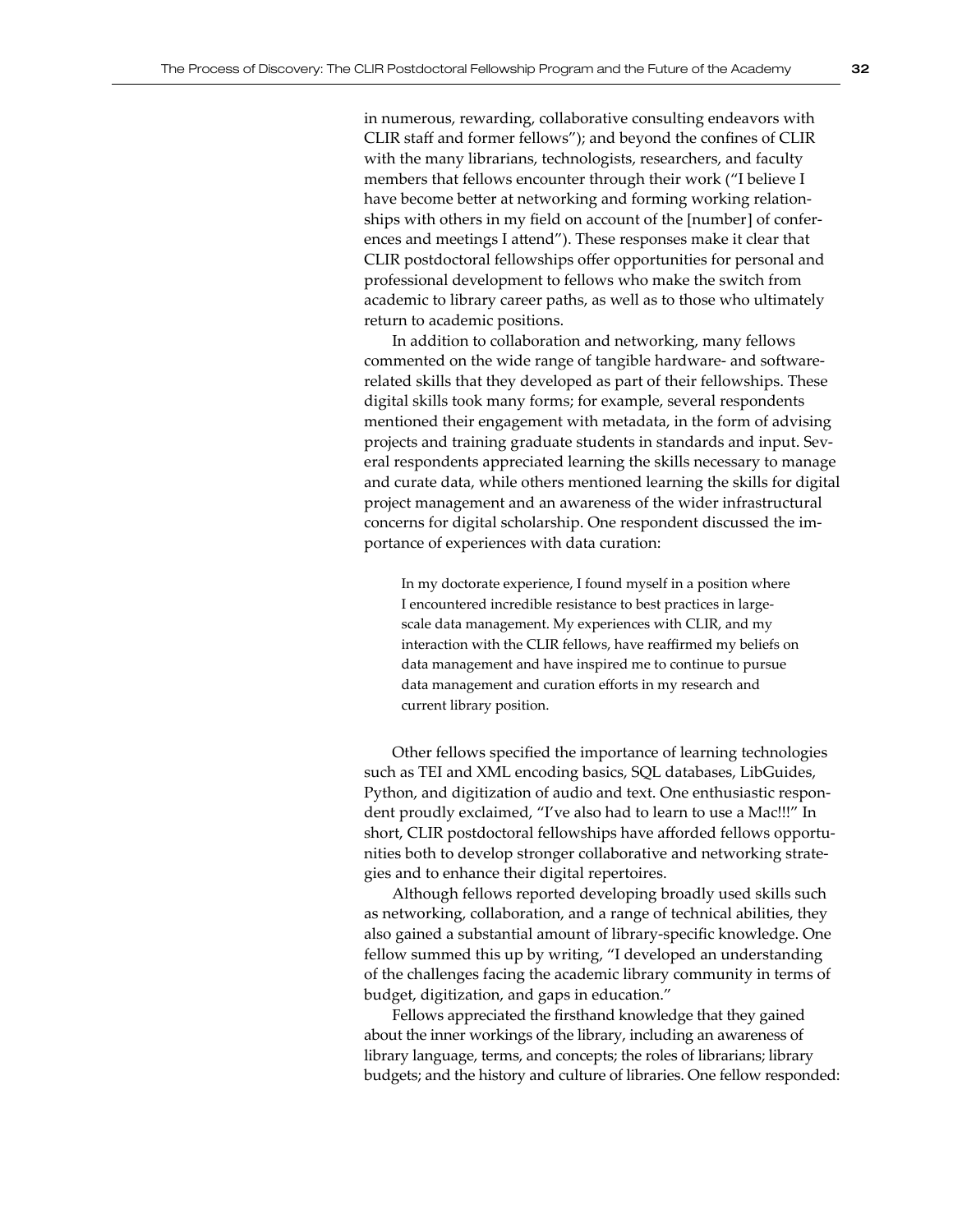I had the chance to talk to librarians from other departments to learn the kind of work they do and their role in the library system—this was one of the most exciting things to do. I have talked to conservation and preservation librarians, science librarians, and a special collections librarian. I also joined various library tours to learn about the technical aspects that happen in other areas of the library.

Fellows also commented on their newfound appreciation for archives, specifically the ways that the knowledge of archive management and the preservation of archival material could benefit their work. They appreciated the ability to interact with rare materials and to learn the processes of the special collections reading room. Other fellows noted their growth in the field of content management, as they learned about digital content management, spatial collection methods, cataloging, referencing, preservation, and exhibit preparation.

The most common response was that fellows gained a better understanding of the role of the librarians, followed by a greater understanding of digital content management and cataloging. One fellow explained:

I gained a real awareness of libraries and a respect for the work librarians do. This has enriched my relationships with librarians and technology professionals, made me more earnest about developing these relationships, and conscious of how I advertise the benefits of libraries to my students.

Fellows also seemed to appreciate learning a more modern technique of digitizing data, and they claim to have a deeper understanding of the role of librarians and libraries in general; one respondent concluded, "I now see the production of knowledge from a completely different, higher-level view. I understand more of the 'big picture' of how information is created and disseminated."

## Moving Forward from the Results

The survey allowed for both an assessment of the value of specific components of the CLIR Postdoctoral Fellowship Program and a reflection on the ways in which the experience has benefited the fellows personally and professionally. It quickly became apparent that there had been dozens of collaborative efforts among past fellows on projects outside the confines of CLIR. Although not all responses were positive, the overall tone indicated a perception of the experience as beneficial. As put by one fellow:

Personally, CLIR leaders and fellows have been much more supportive and actively helpful than my graduate school mentors, in terms of understanding the stresses of the job market, taking on new roles, and the personal balancing act. Also, in terms of forging an "alt ac" identity.